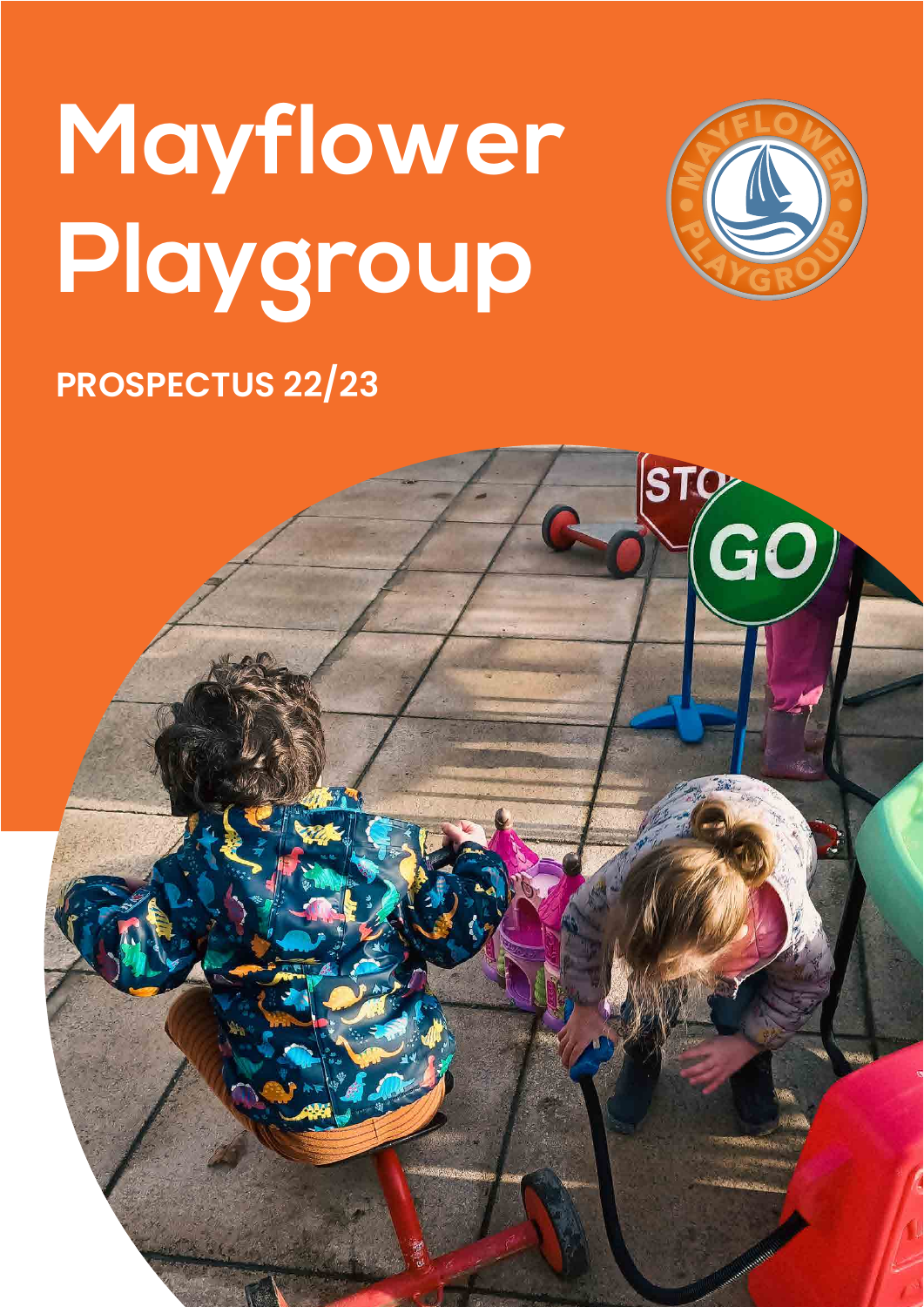### **Greetings from the supervisor**

Hi!

I have been working at Mayflower for 25 years and been the Supervisor for 15!

I am often asked 'Why are you still there?'

Well I can honestly say each day is very different, watching the children learn through play and interacting with their peers and adults and seeing those 'Wow' moments when a new skill is learnt or they have understood something that will stay with them forever. It is a joy to be part of their development and part of their family.

There are often challenges, not least with the recent pandemic but with a strong staff team I am well supported in my role.

I hope you enjoy flicking through this prospectus. I always encourage questions, it is often very helpful to me too!

**CAROLINE NICHOLLS** Playgroup Supervisor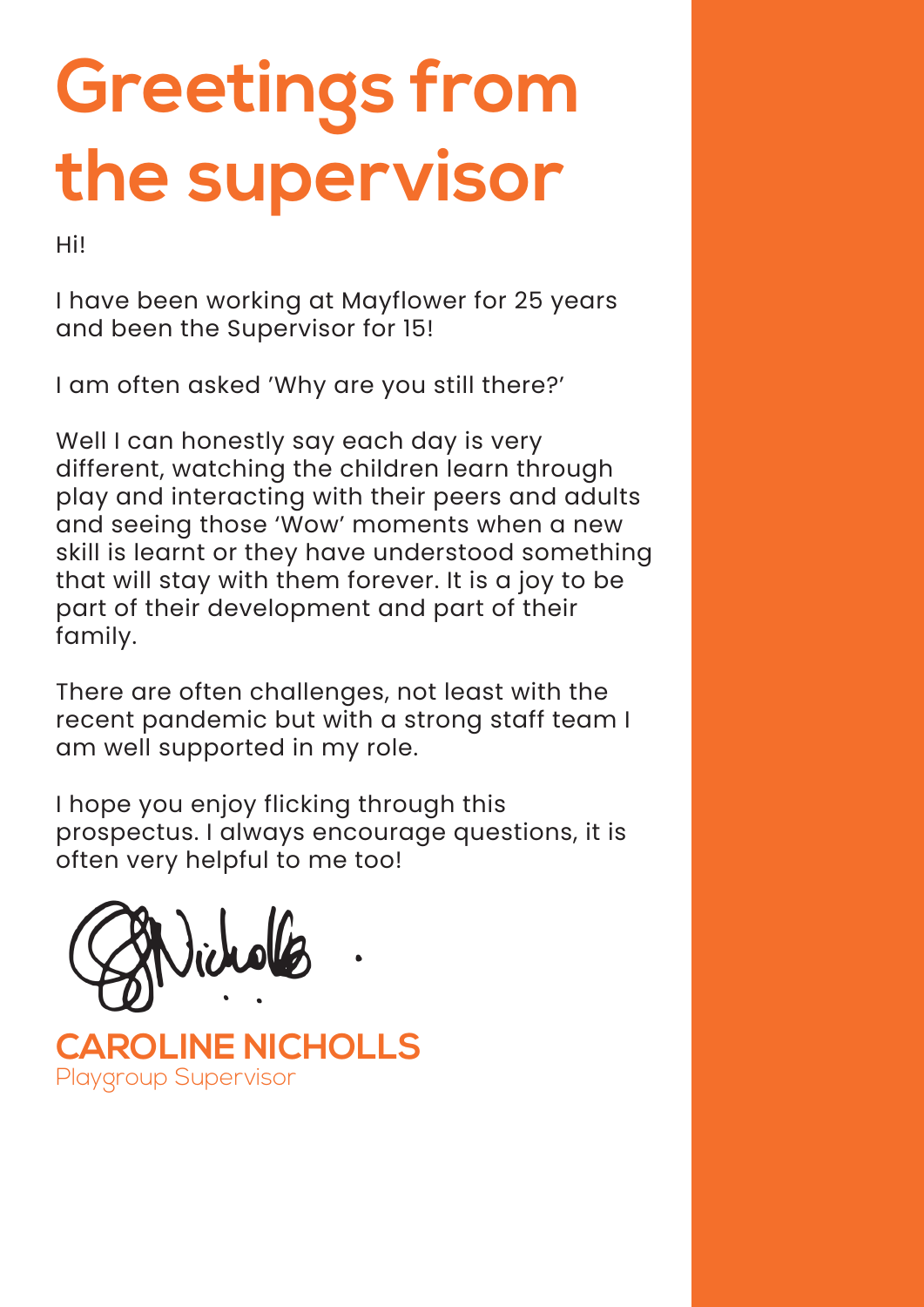### **About**

#### **Families have been trusting Mayflower Playgroup to nurture their children in the early years of their life since 1973!**

Mayflower Playgroup is part of Christ Church Haywards Heath and as a Christian playgroup we aim to maintain a distinctively Christian ethos and to provide regular teaching about the Christian faith. However, we accept children into the playgroup of all faiths, with no requirements for church attendance. We value each child and aim to provide equal opportunity for the development and growth in self-confidence of each child regardless of their religion.

We maintain a ratio of at least one member of our caring and experienced staff to every eight children; with more staff if there are two year old children present (1 adult to 4 children).

We have a 'child centred' approach to learning, planned around a child's individual needs and interests and informed by regular observational assessment.



We use the Statutory Framework for the Early years foundation stage 2021(EYFS). The EYFS sets the standards for learning, development and care for children from birth to five.

Mayflower was awarded 'Outstanding' under it's charity status in 2018. We have now registered as a CIO (new charity status) and are awaiting to be inspected again.

#### **''My**

**biggest thanks goes to you for teaching, nurturing and guiding my four children and supporting me over the years'' (Z)**

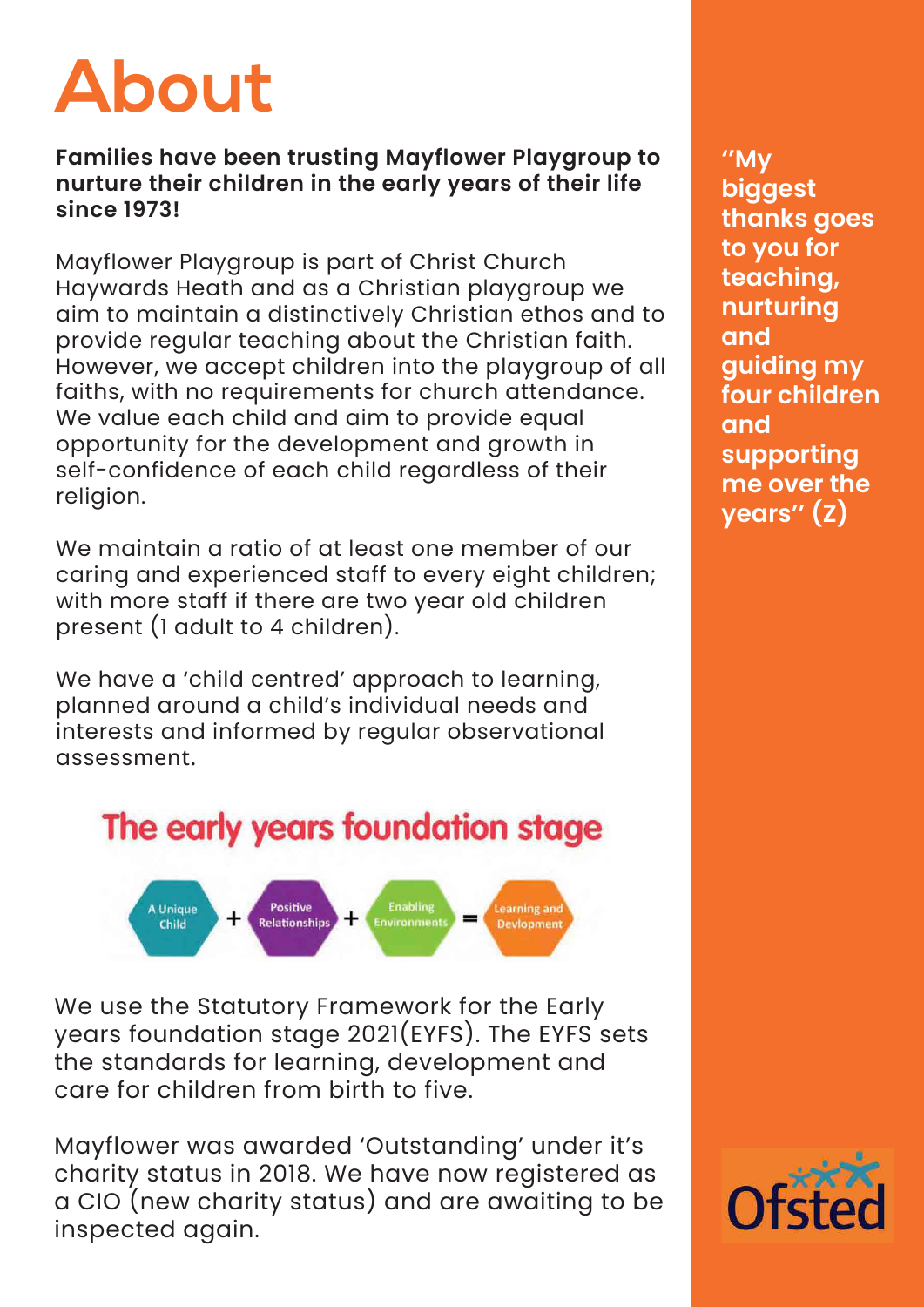### **Learning and Development**

Each child and family has one particular member of staff, 'Key Person', who takes a special interest in them. However, since we are a small staff team we all work alongside the children day to day. Written observations and photos of play are shared with parents electronically (alerted by email) but we can provide paper copies on request. Parents are given a log in to access their child's information. Parents are encouraged to tell us their child's new skills or interests so we can use this in our planning for their child. These records are confidential, but individual children's records are available to their parents/carers at all times. When a child leaves our Playgroup a summary of learning is passed to the new setting/school.

Parents/carers and grandparents are encouraged to stay and play with us at Mayflower, even for just an hour. The children really like it and it gives you an idea of how we learn through play and the interactions between staff and children. We also particularly appreciate help on our local outings.

At the end of each term we hold an informal service to which parents/relatives and friends are invited. The children sing, a short bible talk is given and refreshments served. This has proven to be a great opportunity for families to get to know one another.

#### **Caring for children with special educational needs and disabilities**

Children with additional needs are welcome at our playgroup. We observe the code of practice for Special Educational Needs and Disabilities (SEND) working with outside agencies to provide individual care tailored to meet the individual needs. Suitable individual care can be discussed with parents/carers. Please visit the section on Local Offer on our website for more information.

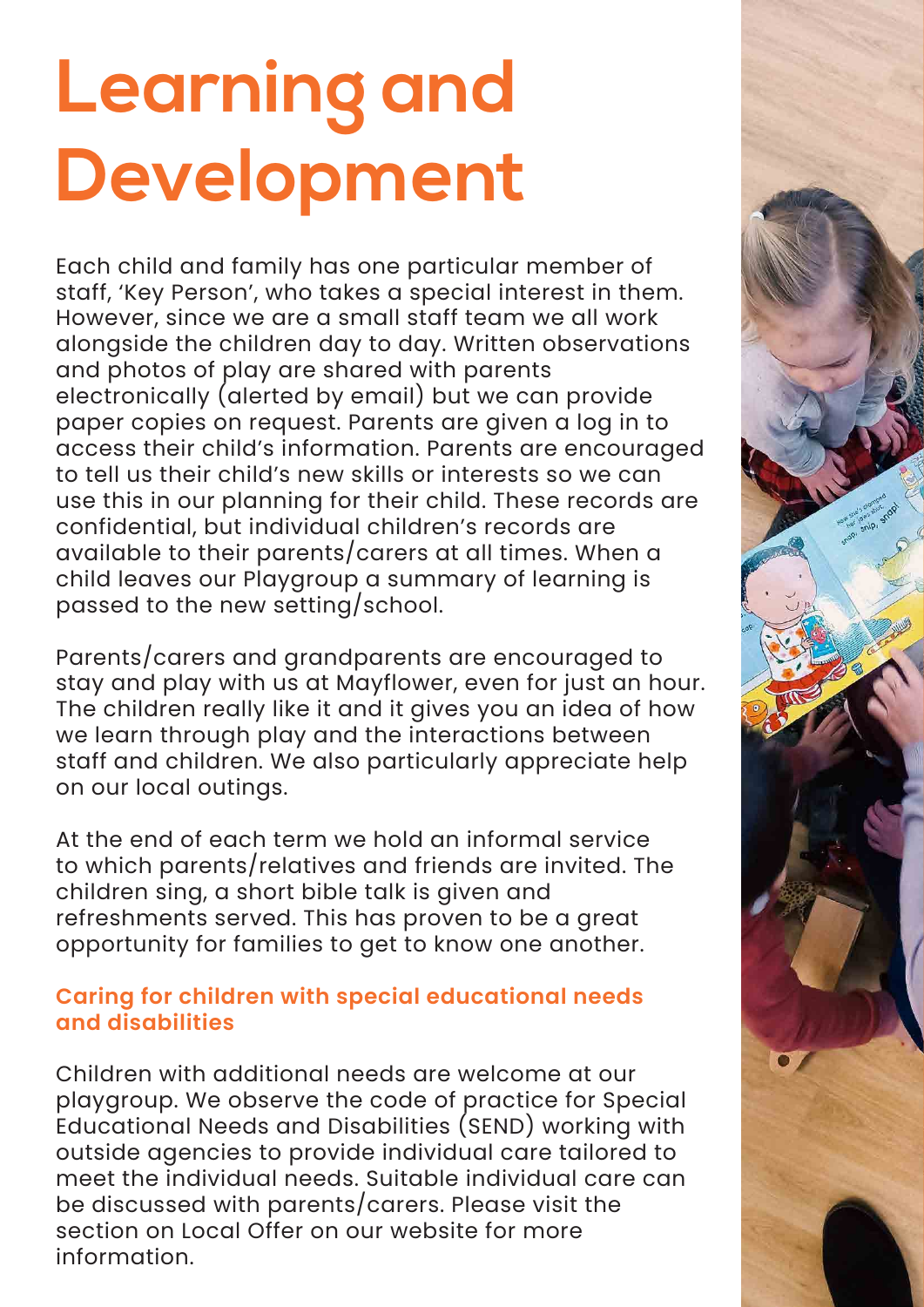### **A typical morning at Mayflower**

| $9.15 - 9.30$                           | Coat off/hang up. Wash hands. Self registration.                                                                          |
|-----------------------------------------|---------------------------------------------------------------------------------------------------------------------------|
| $9.30 - 11.40$                          | Play activities indoors and outdoors. 'Rolling snack bar' is<br>open. 'Tidy around' time together. Small group activities |
| $11.45 - 11.55$                         | Time to tidy up together.                                                                                                 |
| $11.55 - 12.15$                         | Gather together time. Bible story and songs. Action songs,<br>Celebrate birthdays.                                        |
| $12.10 - 12.15$                         | Put on coats/Wash hands. Check tray. Goodbye song.<br>Collected by parent/carer (Home Children).                          |
| $12.15 - 12.45$                         | Toilet time and wash hands. Give thanks to God for food.<br>Eat Lunch together (Lunch and PM children).                   |
| $12.45 - 13.15$                         | Adult initiated activity & free play.                                                                                     |
| $13.15 - 14.35$                         | Coats on/Wash hands, Farewell song (Home children).<br>Indoor and Garden open (PM children).                              |
| 14.35                                   | Tidy up, Wash hands. Coats on,<br>Goodbye Song                                                                            |
| 14.45                                   | Home time!                                                                                                                |
| Mondays, Wednesdays<br>& Thursdays only |                                                                                                                           |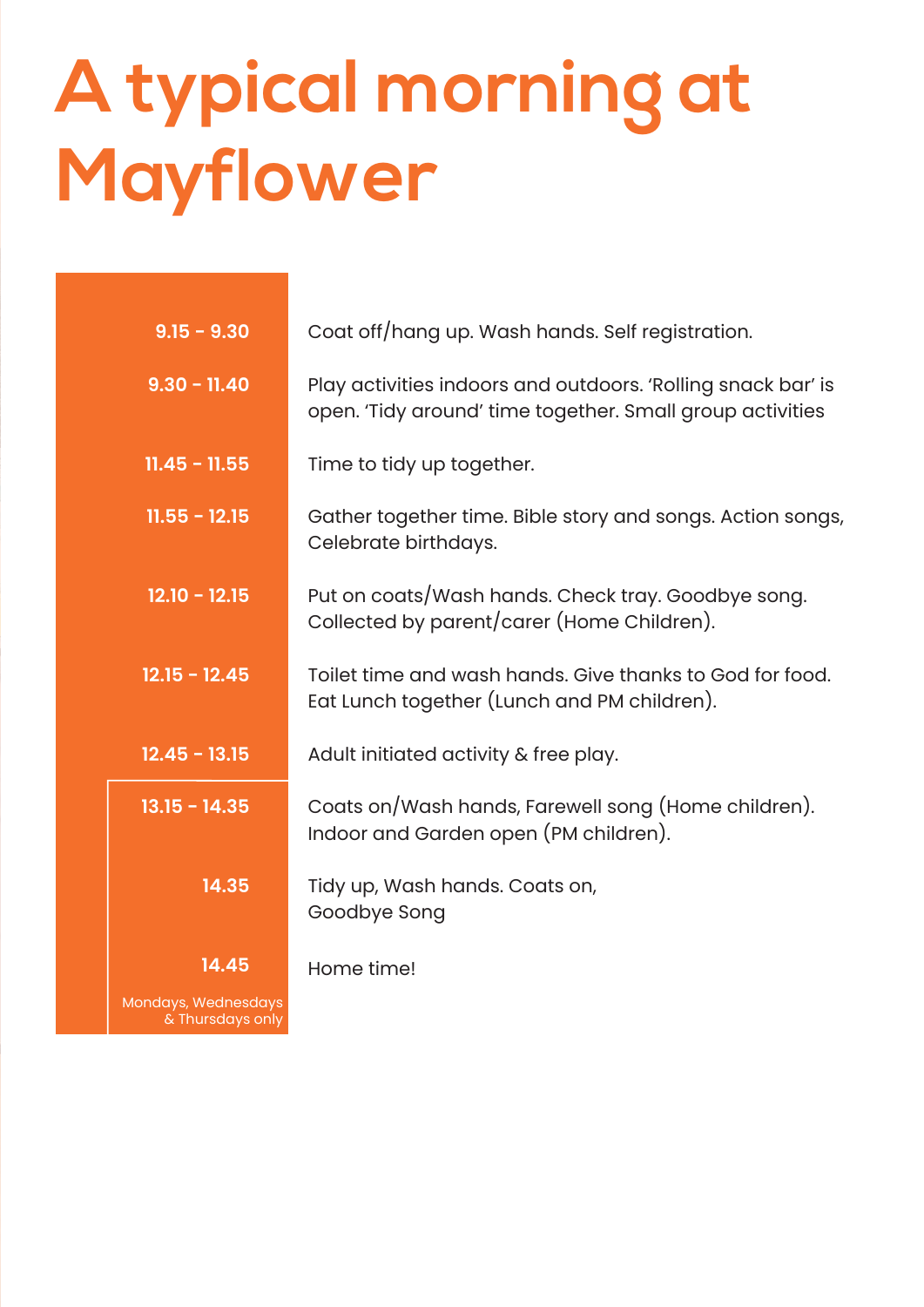### **Activities**

Our main activities generally take place in a spacious room and free flow to our enclosed garden.

#### **'Dress for mess!'**

At Mayflower we provide a mixture of messy activities, painting, sand, mud, dough, clay! We encourage the children to join in and often an apron puts them off joining in. So please send them in suitable clothing for these wonderful experiences.

#### **Toys/Items of interest**

Most children like to bring one of their own toys to Playgroup. These items sometimes feature in our small group activity time creating opportunities to talk or share with friends. We encourage the children to put their item in their own labelled drawer for safe-keeping until it is time to go home. We try to keep toys safe, but cannot accept responsibility for any loss or damage.

#### **Refreshments**

We provide fresh drinking water at all times. At snack time we provide a choice of milk or water to drink. The children are then offered a healthy snack. We sometimes experience foods from different cultures. Parents are to advise us of any known allergies or intolerances to food their children have.

#### **Outings and visits**

During the year we organise a number of outings to local places of interest. For example, to a local cafe, nature walks, school productions and local parks. Risk assessments are carried out prior to any visits.

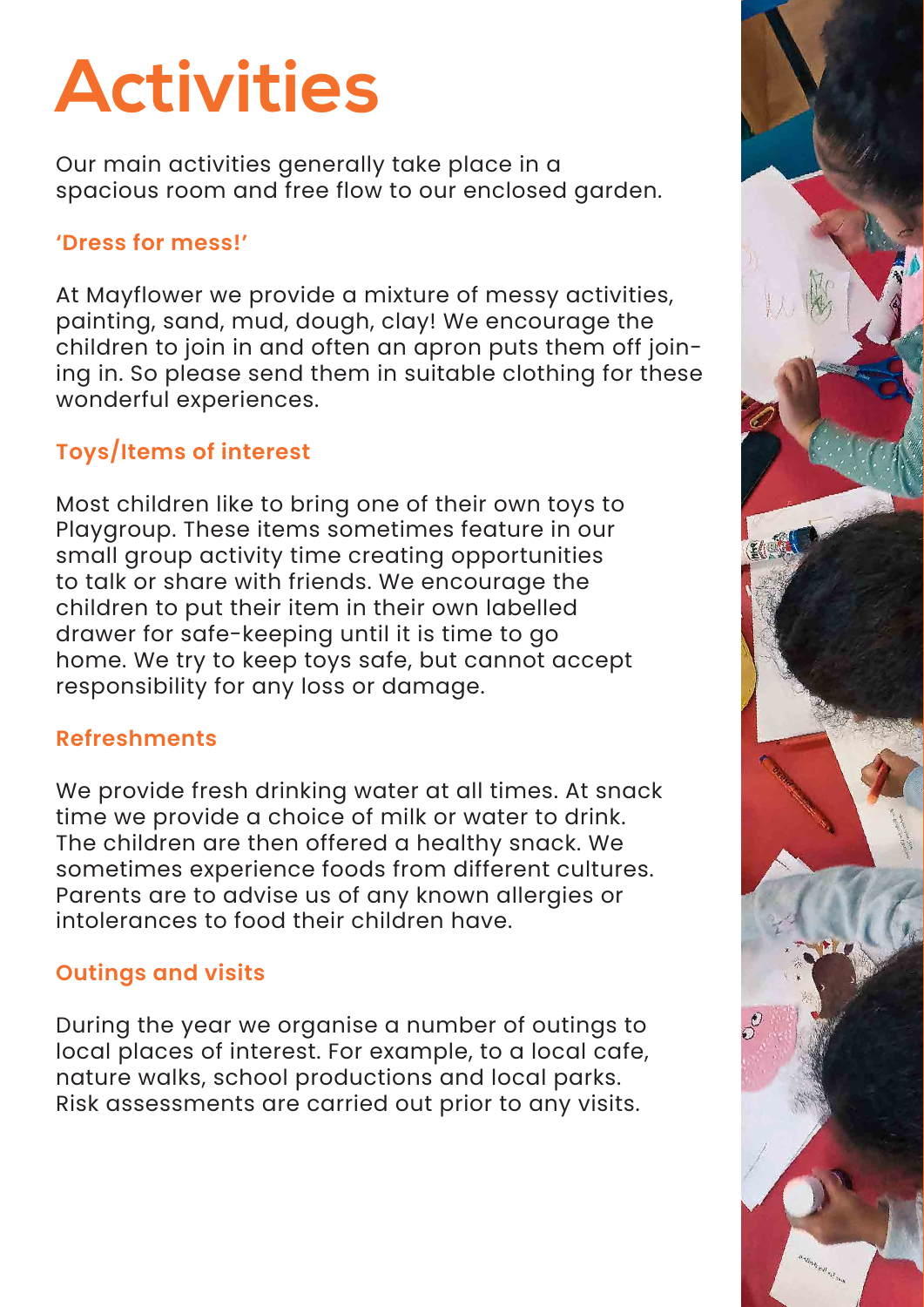## **Health and safety**

All our staff are certified paediatric first aiders and attend regular training on safeguarding.

Our admission form, which is completed by every parent/carer, provides us with any details which may be relevant to your child's care. It ensures that we have emergency contact numbers for every child. We ask parents to inform the staff of their child's illness or if they are absent for a day as soon as is practically possible.

We use advice from GOV.UK and their information for 'Managing specific infectious diseases' to work out when children can return to Mayflower after illness. For example with sickness or diarrhoea to return after 48 hours from last sickness or diarrhoea episode.

We are very security-conscious keeping our doors and outside gate locked during the sessions and opened only to admit authorised persons who sign a visitor's book.

#### **UPDATE: Covid-19 Pandemic**

As a playgroup we take the safety of the children and our staff seriously. We're closely following the guidance the Government and WSCC give us in regards to how to operate in a way which minimises the spread of the virus. We'll keep parents and carers updated on any changes regularly during this time.

**''Thank you for giving her learning journey a great start in such a happy place'' (S & A)**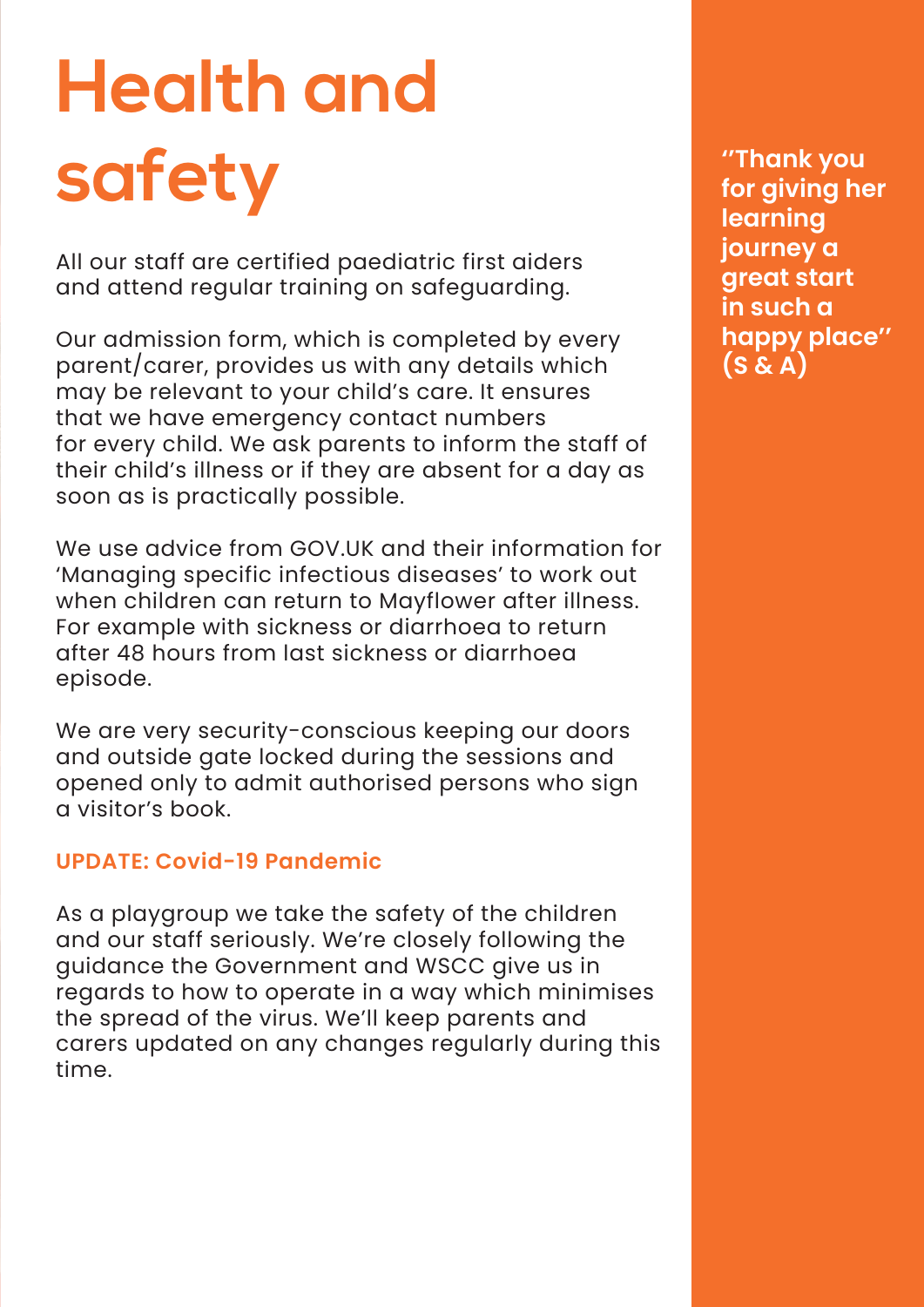### **Playgroup staff**



**CAROLINE NICHOLLS SUPERVISOR** NNEB (1983) RGN (1987) APEL (2007). 30 years of playgroup experience. At Mayflower since 1995. Designated child protection officer



**SHIRLEY WOODFIELD DEPUTY** Diploma in Pre-School **Practice** 

(2001). At Mayflower since 1998. Special Educational Needs coordinator.



**SARAH KÖNIG DEPUTY** Degree in French; Diploma in TEFLA and Diploma in **Preschool** Practice. At Mayflower since 2008

| <b>NIA BEARMAN</b>  | NVQ LEVEL 3 IN CHILDCARE<br>AT MAYFLOWER SINCE 2010                                                         |
|---------------------|-------------------------------------------------------------------------------------------------------------|
| <b>LEILA MARTIN</b> | <b>BA MUSIC</b><br><b>QUALIFIED TEACHER (AGE 3-11 YEARS)</b><br>AT MAYFLOWER SINCE 2016                     |
| <b>EDIT SAMSON</b>  | LEVEL 3 DIPLOMA FOR EARLY YEARS<br><b>WORKFORCE (EYE)</b><br>AT MAYFLOWER SINCE 2016                        |
| <b>LIZ PAWLEY</b>   | <b>BSC MATHEMATICS 1991</b><br>PGCE EARLY YEARS PRIMARY TEACHER 1993<br>AT MAYFLOWER SINCE 2013             |
| <b>ALEXA UPTON</b>  | <b>WORKING AT MAYFLOWER SINCE</b><br>JANUARY 2022. ALEXA RUNS THE WEEKLY<br><b>CHRIST CHURCH TOTS GROUP</b> |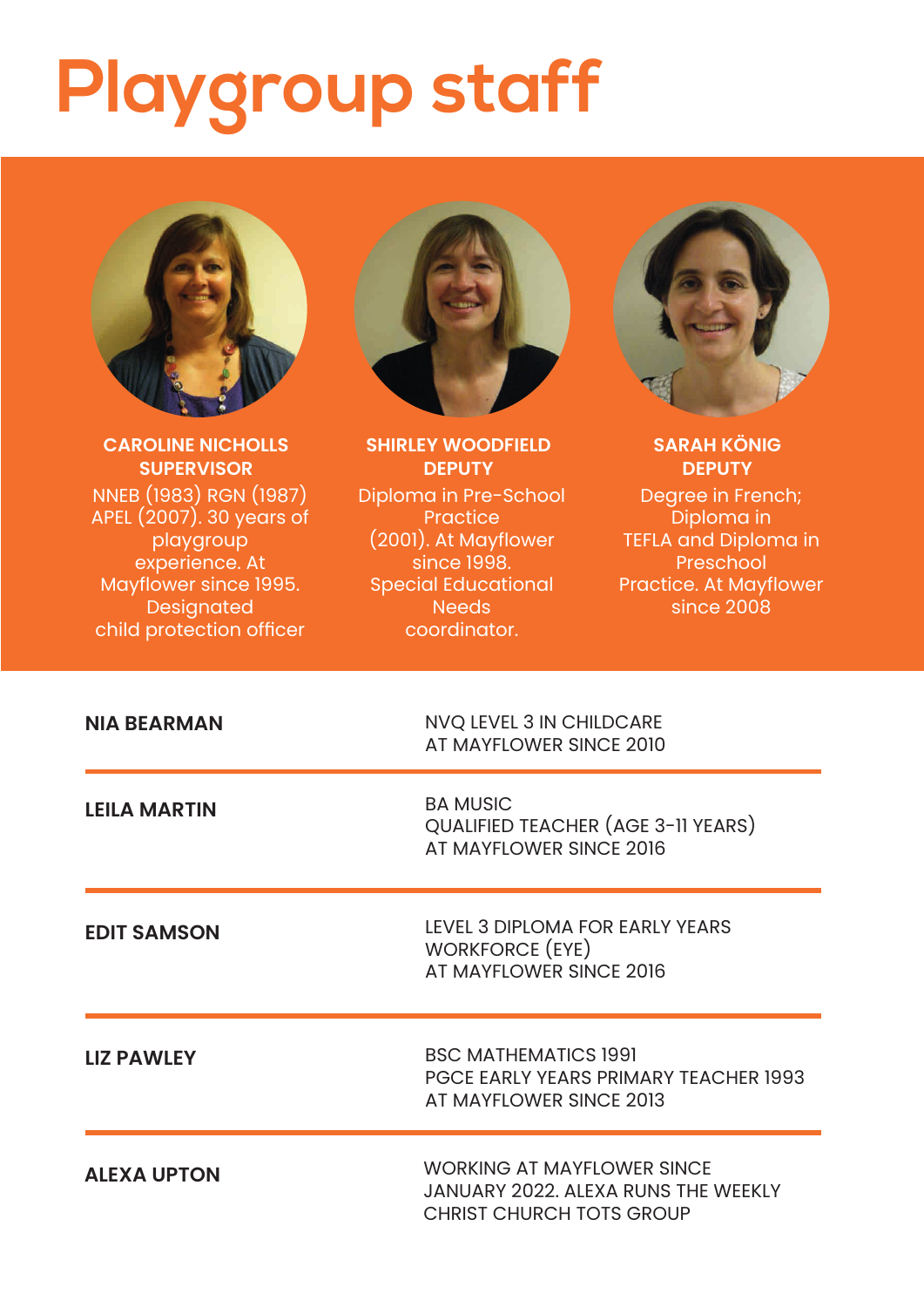# **Fees and how to apply**

#### **Payment**

Fees are £6.50 per hour(2021/22). The West Sussex Free Entitlement will be claimed for children the term after their third birthday and 30 hour funding for those who qualify. We accept two year funding too.

We require a half term's notice (6 weeks) in writing, if a child is to be withdrawn from Mayflower.

#### **How to apply**

First, we'd love to hear from you by email to **mayflower@cchh.org.uk** or by completing the 'Initial Enquiry Form' at **cchh.org.uk/mayflower**. We will then arrange a visit for you to see Mayflower 'in action'! We'll then discuss start dates and days to attend with you. Your child can start Mayflower anytime after their 2nd birthday. Together we'll discuss a start date and a place will be confirmed. We ask for a voluntary contribution of £15 towards the cost of the admission process.

#### **Contact us**

For further information or to enquire about your child joining Mayflower Playgroup, please visit **cchh.org.uk/mayflower**. Alternatively you can email **mayflower@cchh.org.uk** or call: Mrs Caroline Nicholls (Supervisor) on **07713 117 878** (please leave a message).

**''With your patience and knowledge my son's communication has grown so much'' (R & R)**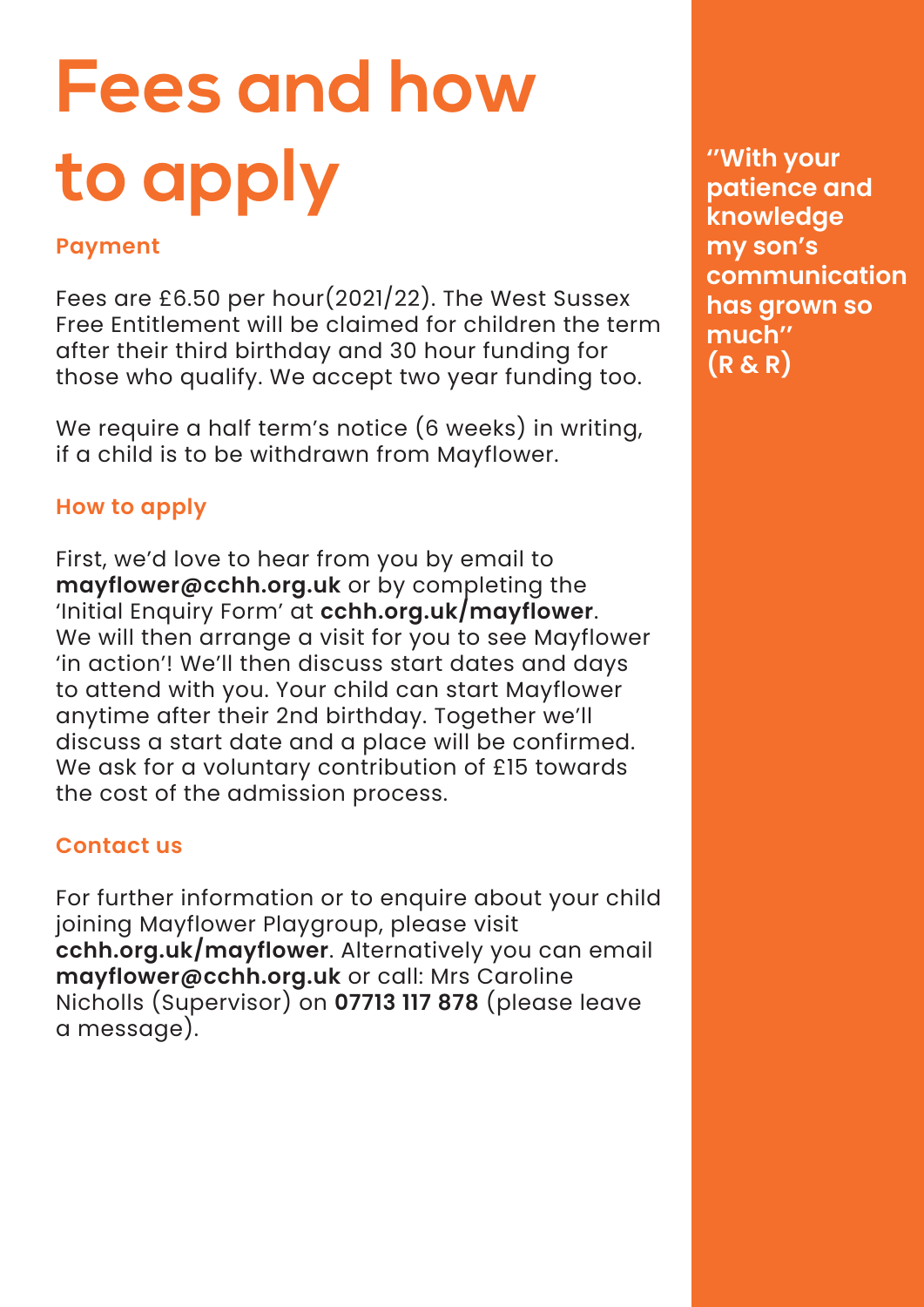### **Getting ready to start at Mayflower**

The term before your child is due to start you will be invited to visit with your child so they can experience the playgroup environment, meet the staff and start building relationships.

Just before your child starts you will receive an email explaining all about the start dates, items to bring with you and some links to forms to fill in. Some children settle quickly, others take longer, we work with the family to make this a smooth transition into the setting.